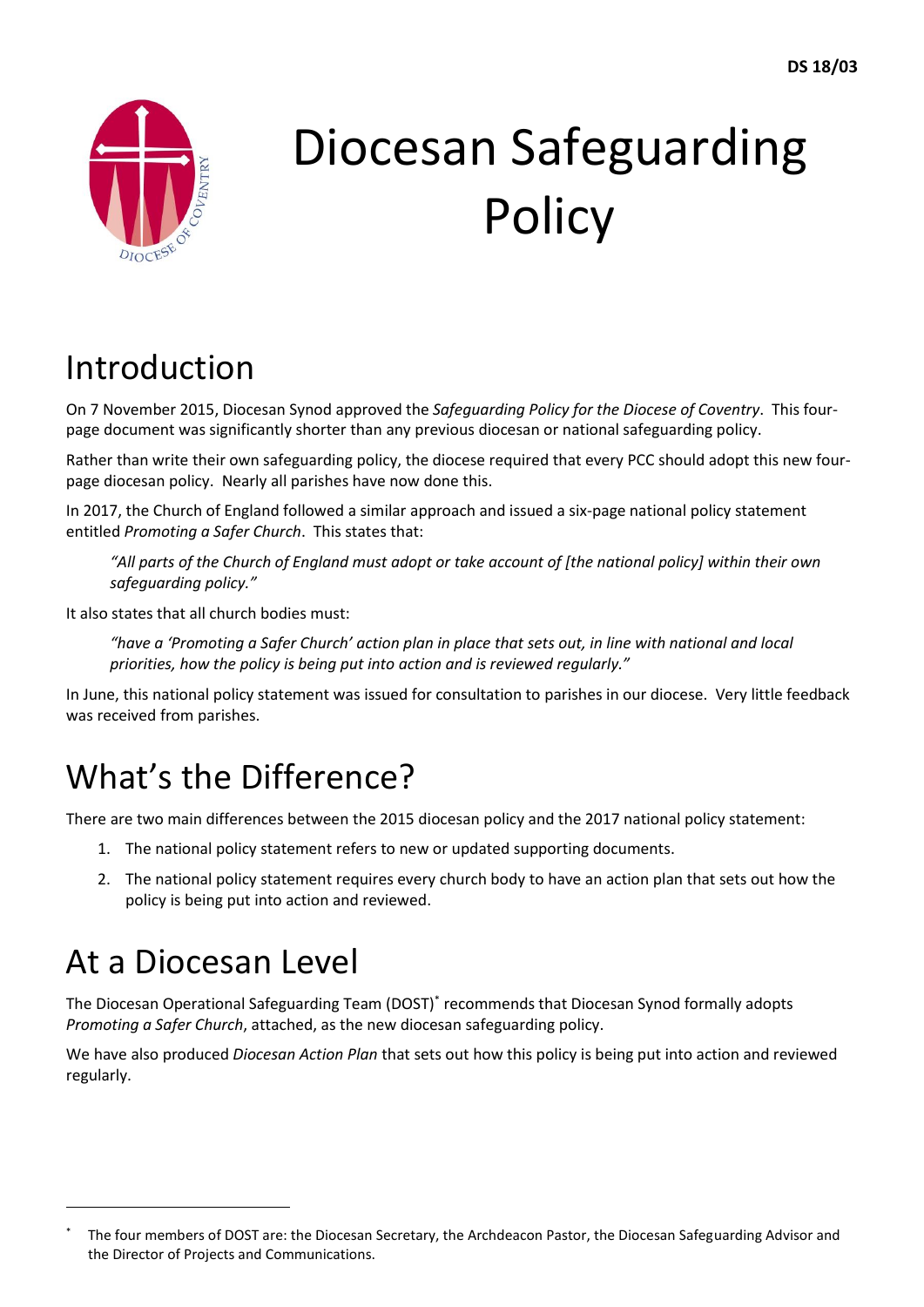## At a Parish Level

We are aware of the administrative burden that safeguarding is placing on many parishes, and we recognise that more needs to be done to fully implement the existing diocesan policy. We believe that this is a higher priority, and we want to focus our efforts on helping parishes to achieve this.

Therefore, on 14 November 2017, we asked PCCs to ensure that they have adopted **either** of the following polices:

- *Safeguarding Policy for the Diocese of Coventry* (November 2015) This is the existing diocesan safeguarding policy.
- *Promoting a Safer Church* (2017) This is the latest national safeguarding policy statement.

We now recommend that all parishes adopt *Promoting a Safer Church* (or else produce their own policy that takes account of it) by the end of 2019 at the latest.

In the meantime, we are helping parishes to implement the national policy and practice guidance by:

- 1. Producing a template *Parish Action Plan*.
- 2. Producing useful resources that will help parishes to implement their action plan.
- 3. Recommending a *Parish Dashboard* that uses red-amber-green lights to give assurance where all is well and highlights what still needs to be done.

12 Parish Safeguarding Officers have recently agreed to join a Parish Safeguarding Focus Group. These parishes will be trialling the action plan, resources and dashboard. They will then be distributed throughout the diocese.

## Motion

DOST invites the Diocesan Synod to pass the following motion:

#### *This Synod approves the adoption of Promoting a Safer Church as the Safeguarding Policy for the Diocese of Coventry.*

Ruth Marlow, on behalf of the Diocesan Operations Safeguarding Team 22 February 2018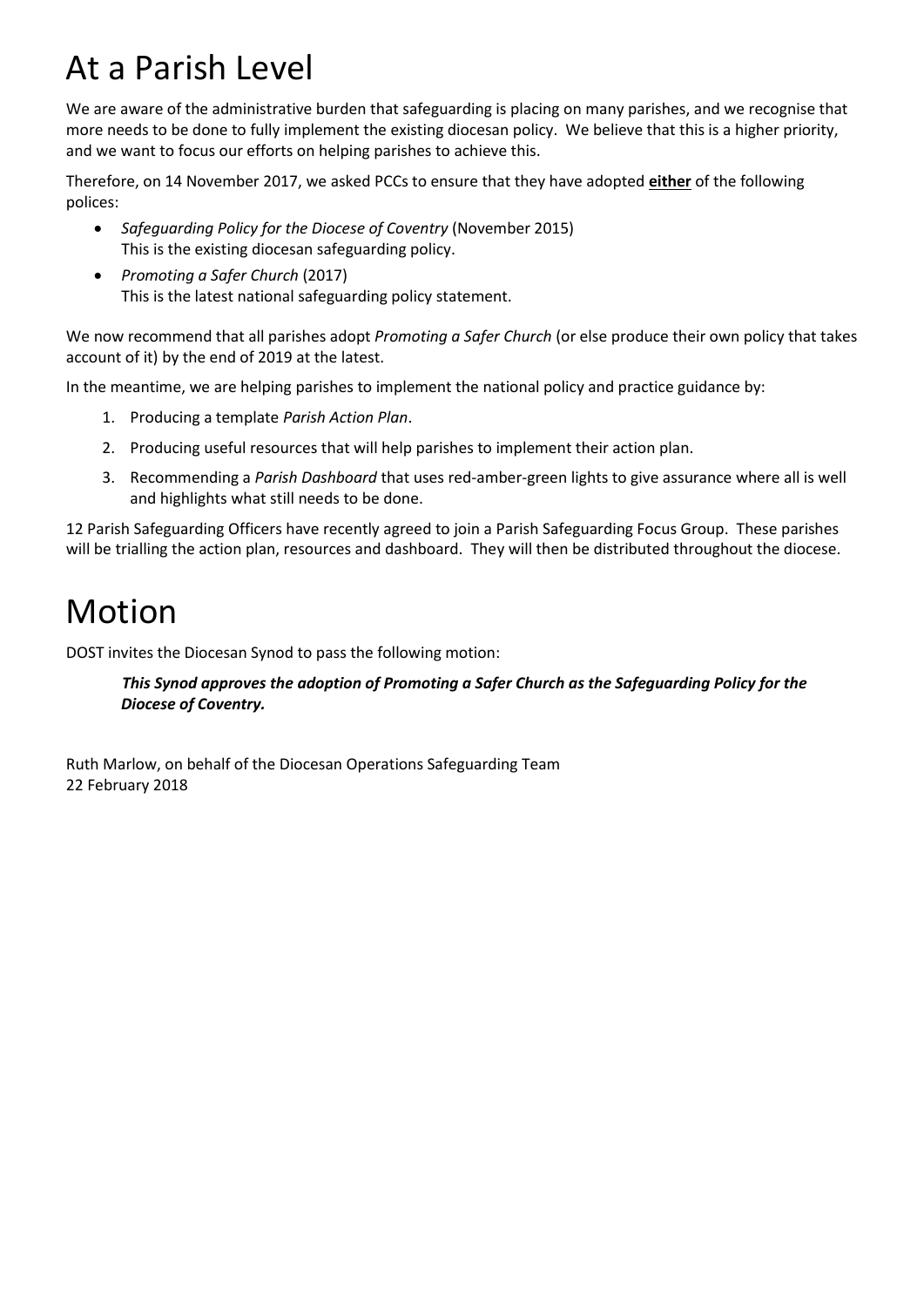

# Promoting a Safer Church

Safeguarding Policy Statement for Children, Young People and Adults

## Scope

 $\ddot{\phantom{a}}$ 

The care and protection of children, young people<sup>1</sup> and vulnerable adults<sup>2</sup> involved in Church activities is the responsibility of the whole Church. Everyone who participates in the life of the Church has a role to play in promoting a safer church for all.

This document sets out the safeguarding children, young people and vulnerable adult's policy of the Church of England. It has been informed by the Joint Safeguarding Statement between the Church of England and the Methodist Church, with whom we work jointly on many aspects of safeguarding policy on a covenant basis.

The Church of England safeguarding policy statement is based on five foundations and **offers six overarching policy commitments:**

- Promoting a safer environment and culture;
- Safely recruiting and supporting all those with any responsibility related to children, young people and vulnerable adults within the Church;
- Responding promptly to every safeguarding concern or allegation;
- Caring pastorally for victims/survivors of abuse and other affected persons;
- Caring pastorally for those who are the subject of concerns or allegations of abuse and other affected persons.
- Responding to those that may pose a present risk to others.

This policy applies to all Church Bodies<sup>3</sup> and Church Officers.<sup>4</sup> Full understanding of, and adherence to, this policy should lead to a deepening in the understanding of, and respect for, the rights of children, young people and vulnerable adults as people of faith in the life of the Church.

Under section 5 of the Safeguarding and Clergy Discipline Measure 2016, all authorised clergy, bishops, archdeacons, licensed readers and lay workers, churchwardens and PCCs must have 'due regard' to safeguarding guidance issued by the House of Bishops (this will include both policy and practice guidance). A duty to have 'due regard' to guidance means that the person under the duty is not free to disregard it but is required to follow it unless there are cogent reasons for not doing so. ('Cogent' for this purpose means clear, logical and convincing.) Failure by clergy to comply with the duty imposed by the 2016 Measure may result in disciplinary action.

This Policy Statement is supported by more detailed Practice Guidance and Reference documents which can be downloaded from: [www.churchofengland.org/more/safeguarding](http://www.churchofengland.org/more/safeguarding)

Building on this, Church bodies may provide additional local procedures and guidance in line with the House of Bishops policy and practice guidance.

The full text of the 2016 Measure is found at… <https://www.publications.parliament.uk/pa/jt201516/jtselect/jtecc/79.pdf>

<sup>1</sup> **Young people/person** - means any individual(s) aged 14 to 17 years old.

<sup>2</sup> **Vulnerable adult** - Section 6 Safeguarding and Clergy Discipline Measure 2016 defines a 'vulnerable adult' as "a person aged 18 or over whose ability to protect himself or herself from violence, abuse, neglect or exploitation is significantly impaired through physical or mental disability or illness, old age, emotional fragility or distress, or otherwise; and for that purpose, the reference to being impaired is to being temporarily or indefinitely impaired".

<sup>3</sup> **Church Bodies** - include PCCs, diocesan bodies, cathedrals, religious communities, theological training institutions and the National Church Institutions.

<sup>4</sup> **Church Officer** - anyone appointed/elected by or on behalf of the Church to a post or role, whether they are ordained or lay, paid or unpaid.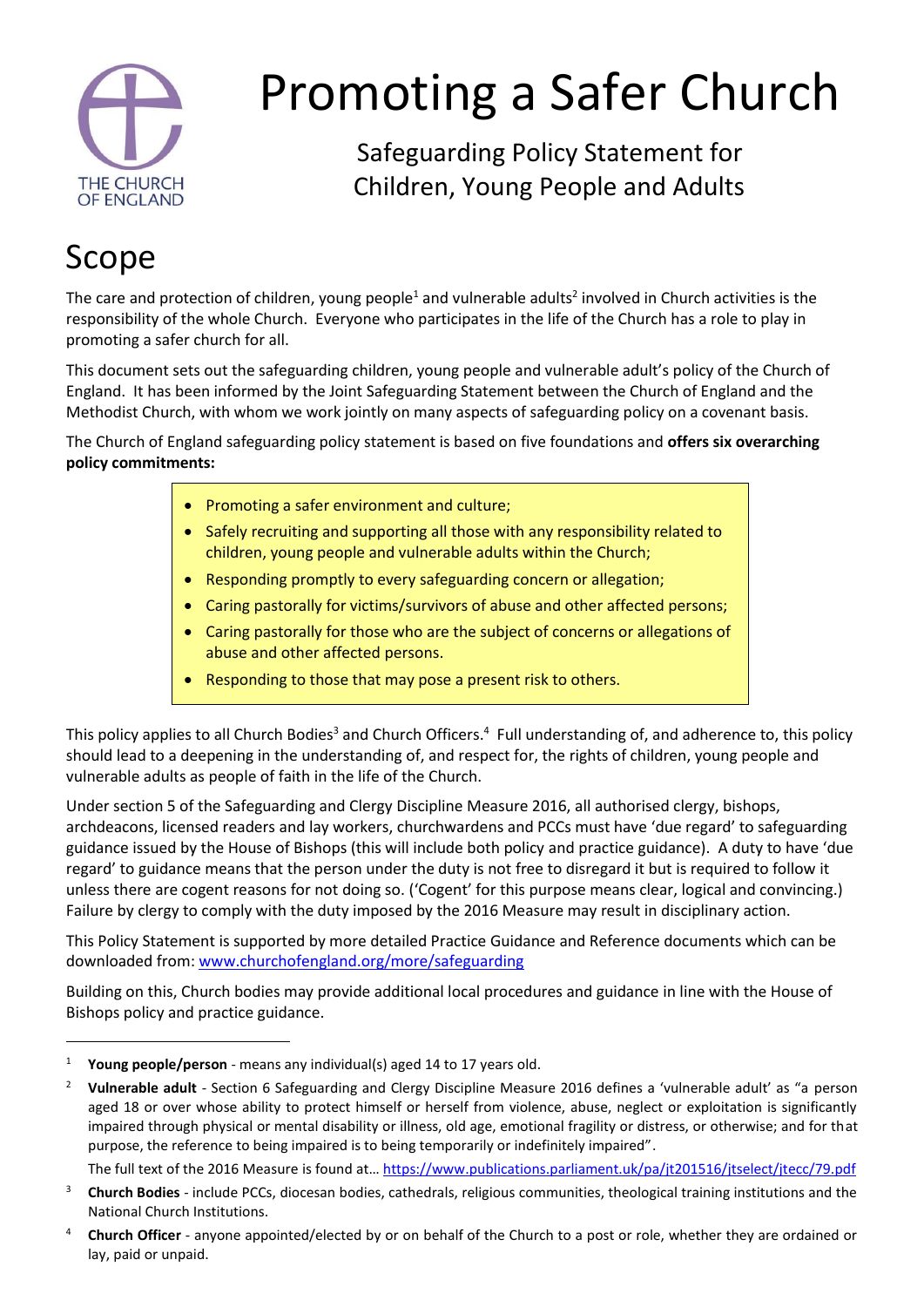# Safeguarding Policy Statement of the Church of England

## Introduction

The Church of England, its Archbishops, Bishops, clergy and leaders are committed to safeguarding as an integral part of the life and ministry of the Church.

Safeguarding means the action the Church takes to promote a safer culture. This means we will promote the welfare of children, young people and adults, work to prevent abuse from occurring, seek to protect those that are at risk of being abused and respond well to those that have been abused. We will take care to identify where a person may present a risk to others, and offer support to them whilst taking steps to mitigate such risks.

The Church of England affirms the 'Whole Church' approach to safeguarding. This approach encompasses a commitment to consistent policy and practice across all Church bodies, Church Officers and that everyone associated with the Church, who comes into contact with children, young people and adults, has a role to play.

The Church will take appropriate steps to maintain a safer environment for all and to practice fully and positively Christ's Ministry towards children, young people and adults; to respond sensitively and compassionately to their needs in order to help keep them safe from harm.

## Foundations

In developing and implementing the Safeguarding Policy, the Church of England is guided by the following foundations.

## **1. Gospel**

The Church is called to share the good news of God's salvation through Jesus Christ. The life of our communities and institutions is integral to how we address this task. The good news speaks of welcome for all, with a particular regard for those who are most vulnerable, into a community where the value and dignity of every human being is affirmed and those in positions of responsibility and authority are truly trustworthy. Being faithful to our call to share the gospel therefore compels us to take with the utmost seriousness the challenge of preventing abuse from happening and responding well where it has.

## **2. Human Rights and the Law**

The Church recognises the personal dignity and rights of all children, young people and adults, as enshrined in the Human Rights Act 1998 and the 1989 United Nations Convention on the Rights of the Child.

Safeguarding work is undertaken within a legislative framework supported by government guidance which sets out a range of safeguarding duties, responsibilities and best practice.

## **3. Core Principles**

 $\overline{a}$ 

The following core principles underpin the Church's approach to safeguarding practice:

- The welfare of the child, young person and vulnerable adult is paramount;<sup>5</sup>
- Integrity, respect and listening to all;
- Transparency and openness;
- Accountability;

<sup>5</sup> In the event of any perceived or potential conflict of interest the welfare of any children and young people involved will always take precedence over all adults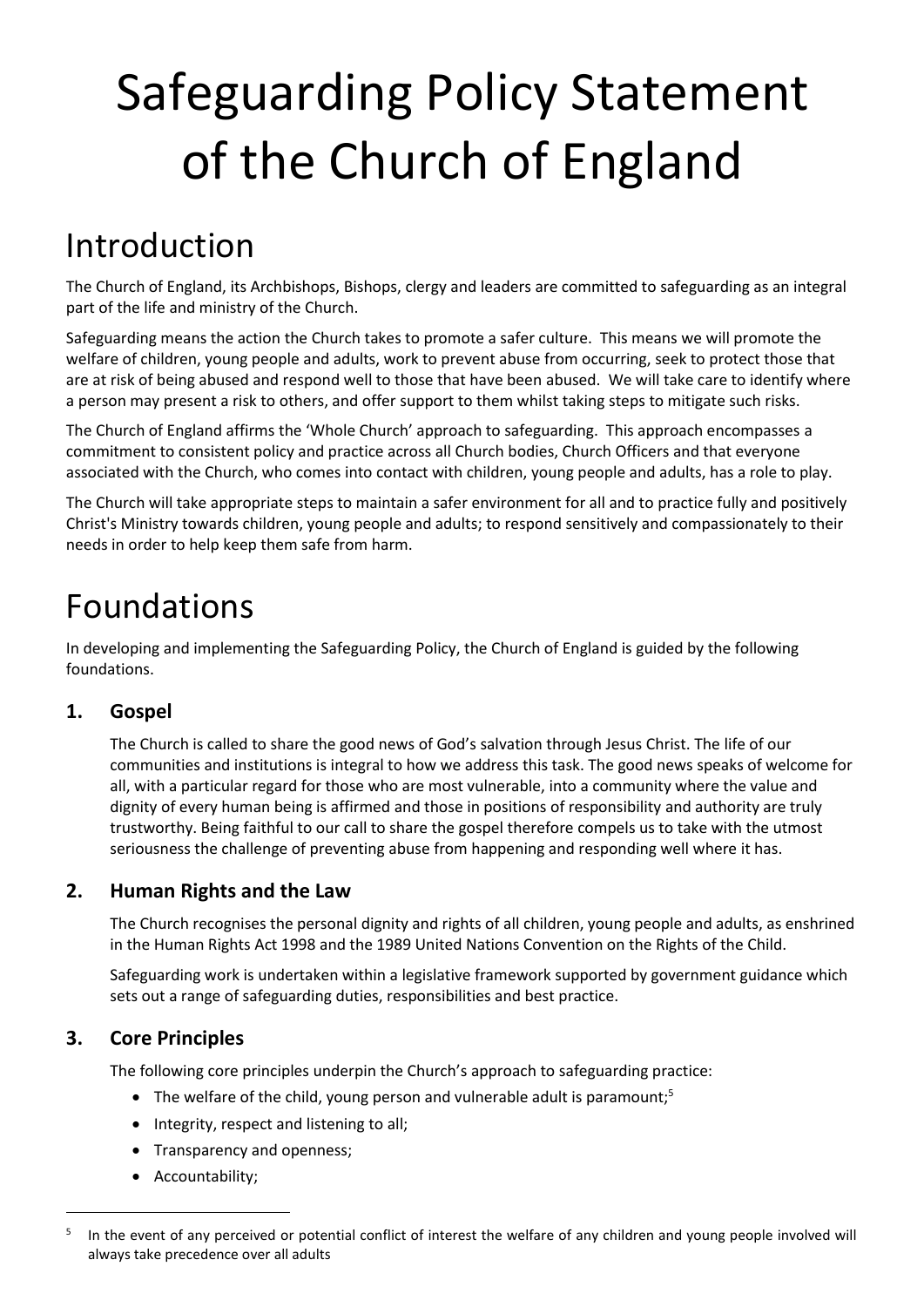- Collaboration with key statutory authorities and other partners;
- Use of professional safeguarding advice and support both inside and outside the Church;
- A commitment to the prevention of abuse;
- The active management of risk;
- Promoting a culture of informed vigilance;
- Regular evaluation to ensure best practice.

#### **4. Good Safeguarding Practice**

The following key features will help Church bodies promote and maintain a safer culture that protects and promote the welfare of children, young people and vulnerable adults.<sup>6</sup> These features are:

- A leadership commitment, at all levels, to the importance of safeguarding and promoting the welfare of children, young people and vulnerable adults;
- A safeguarding policy available to Church Officers;
- A clear line of accountability within the Church for work on safeguarding;
- Clear reporting procedures to deal with safeguarding concerns and allegations;
- Clear roles for Church Officers;
- Practice and services informed by on- going learning, review and by the views of children, young people, families and vulnerable adults;
- Safer recruitment procedures in place;
- Clear arrangements for support and/or supervision;
- Safeguarding training for all Church Officers working with or in contact with children, young people and/or vulnerable adults;
- **Effective working with statutory and voluntary sector partners;**
- Publicly advertised arrangements for children, young people and vulnerable adults to be able to speak to an independent person, as required;
- Complaints and whistleblowing procedures that are well publicised;
- Effective information sharing;
- Good record keeping.

#### **5. Learning from the past**

 $\overline{a}$ 

In the July Synod 2013 Archbishop Justin Welby stated:

*"The reality is that there will always be people who are dangerous and are part of the life of the Church. They may be members of the congregation; we hope and pray that they will not be in positions of responsibility, but the odds are from time to time people will somehow conceal sufficiently well. And many here have been deeply affected, as well as the survivors who have so rightly brought us to this place. Many other people here have been deeply affected and badly treated. So we face a continual challenge and reality. …There has to be a complete change of culture and behaviour.*

*And in addition, there is a profound theological point. We are not doing all this, we are not seeking to say how devastatingly, appallingly, atrociously sorry we are for the great failures there have been, for our own sakes, for our own flourishing, for the protection of the Church. But we are doing it because*  we are called to live in the justice of God, and that we will each answer to Him for our failures in this *area. And that accountability is one that we must take with the utmost seriousness."*

<sup>6</sup> These are based on *Safe from Harm*, Home Office, 1993, and the statutory guidance on making arrangements to safeguard and promote the welfare of children under section 11 of the Children Act 2004.

It is acknowledged that the level and depth of arrangements that meet these key features will be dependent on the size and resources available to an individual church body.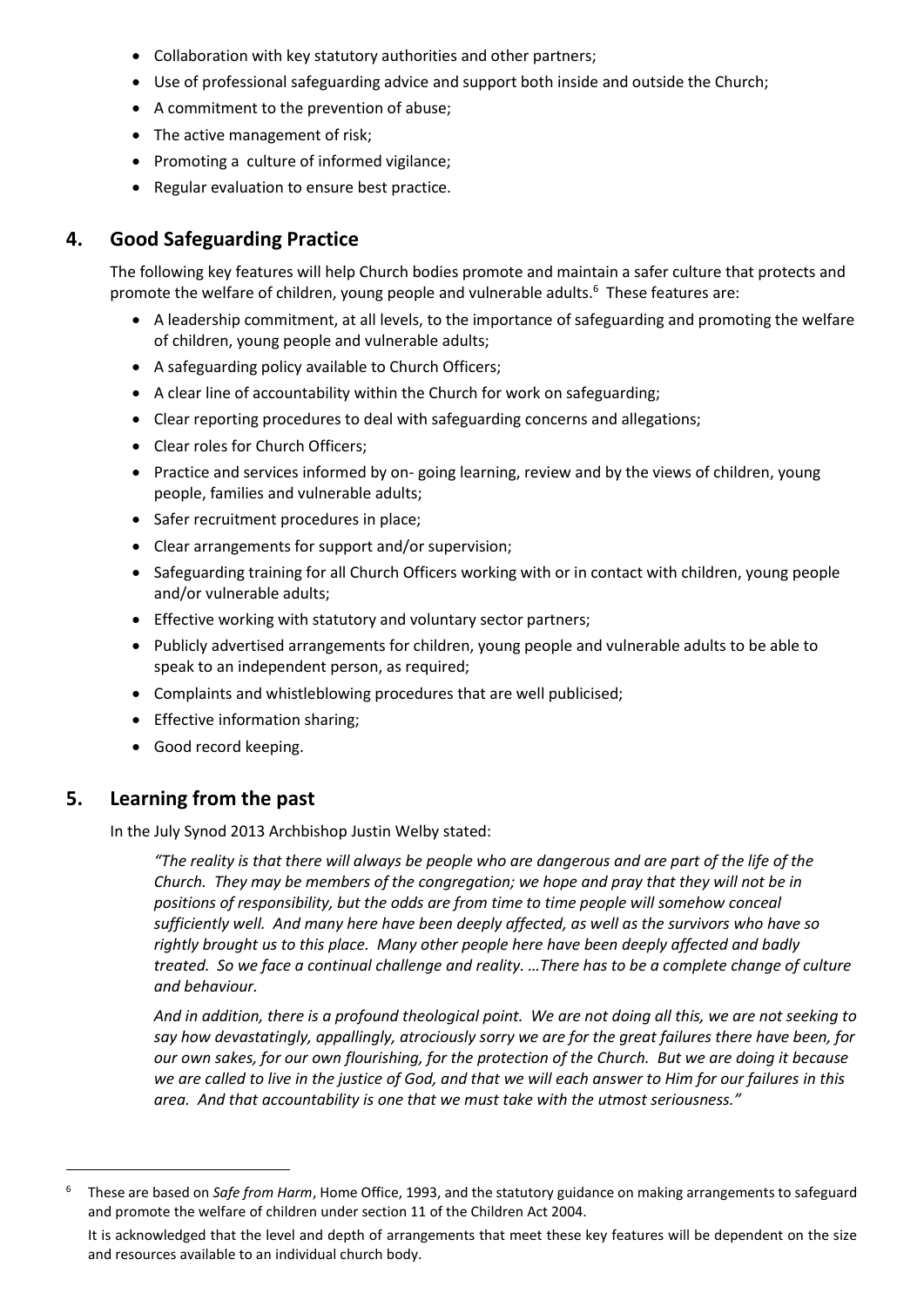The Archbishops of Canterbury and York wrote in their joint forward to 'Safeguarding: Follow-up to the Chichester Commissaries' Reports', June 2013:

*"We cannot overestimate the importance of responding appropriately today. Sadly for many this comes far too late. History cannot be rewritten, but those who still suffer now as a result of abuse in the past deserve this at least, that we hear their voices and take action to ensure that today's safeguarding policies and systems are as robust as they can be. This work is an essential and prior Gospel imperative, for any attempts we make to grow the Church, to seek the common good, and to reimagine the Church's ministry."*

The statutory reports and independent reviews into abuse that have involved the Church of England and other faith organisations highlight past errors and significant lessons to be learnt to improve safeguarding.

As a Church we continue to commit to a journey of truth, healing, learning and abuse prevention.

## Policy Commitments

Based on the foundations outlined above the Church of England commits to the following:

#### **1. Promoting a safer environment and culture**

All Church Officers will respect all children, young people and vulnerable adults and promote their wellbeing.

The Church will strive to create and maintain environments that are safer for all, that promote well-being, that prevent abuse, and that create nurturing, caring conditions within the Church for children, young people and vulnerable adults. It will work to continue to strengthen and review these environments. This will be done by training, support, communication, learning, governance and quality assurance processes.

The Church will strive to support all Church Officers to adhere to safer working good practice and to challenge the abuse of power. It will ensure that processes are in place that listen to and advocate on behalf of children, young people and vulnerable adults within the knowledge that they will be cared for.

## **2. Safely recruiting and supporting all those with any responsibility related to children and vulnerable adults within the Church**

The Church will select and vet all those with any responsibility related to children, young people and vulnerable adults within the Church, in accordance with the House of Bishops safeguarding policy and practice guidance.

It will train and equip Church Officers to have the confidence and skills they need to care and support children, young people and vulnerable adults and to recognise and respond to abuse. This will be done by supporting the roll-out of consistent and accessible safeguarding training in accordance with House of Bishops safeguarding policy and practice guidance, which can be found at [www.churchofengland.org/more/safeguarding](http://www.churchofengland.org/more/safeguarding)

#### **3. Responding promptly to every safeguarding concern or allegation**

Anyone who brings any safeguarding suspicion, concern, knowledge or allegation of current or non-current abuse to the notice of the Church will be responded to respectfully and in a timely manner, in line with statutory child and adult safeguarding procedures and the House of Bishops safeguarding policy and practice guidance.

All safeguarding work will be recorded in line with the House of Bishops safeguarding practice guidance.

All suspicions, concerns, knowledge or allegations, that reach the threshold for reporting to the statutory authorities, will be reported via the diocesan safeguarding adviser or designated safeguarding adviser/officer in another church body to the appropriate statutory authorities. This will be done irrespective of the status of the person.

All Church Officers will cooperate with the statutory authorities in all cases.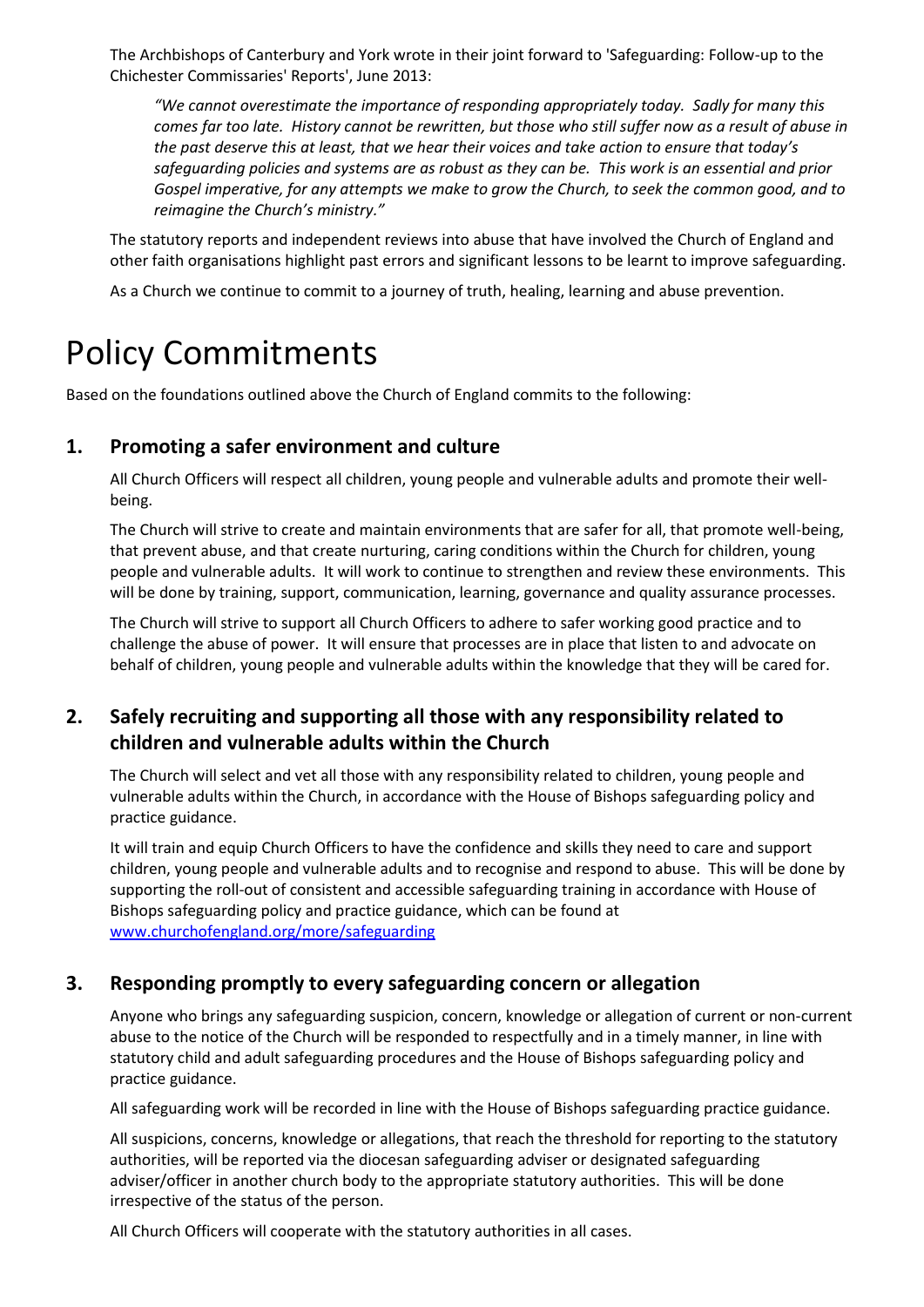In responding to concerns or allegations of abuse relating to Church Officers, the Church will act in accordance with the requirements of criminal, civil and ecclesiastical law, and so will respect the rights and uphold the safeguards afforded in these, both to the victim/survivor and the subject of concerns or allegations.

#### **4. Caring pastorally for victims/survivors of abuse and other affected persons**

The Church will endeavour to offer care and support to all those that have been abused, regardless of the type of abuse, when or where it occurred.

The Church is committed to continuing to learn how to respond in a supportive and healing way to the needs of those who have suffered abuse.

Those who have suffered abuse within the Church will receive a compassionate response, be listened to and be taken seriously. The Church will respond to any disclosure of abuse in accordance with House of Bishops policy and practice guidance. This will be done in collaboration with the relevant statutory agencies in accordance with criminal, civil and ecclesiastical law. They will be offered appropriate pastoral care, counselling and support - according to the agreed need.

An appropriate pastoral response to the family, parish, congregation or order will be considered, with due regard to the right of privacy of those directly involved, and to the administration of justice.

## **5. Caring pastorally for those who are the subject of concerns or allegations of abuse and other affected persons**

The Church in exercising its responsibilities to suspicions, concerns, knowledge or allegations of abuse will endeavour to respect the rights under criminal, civil and ecclesiastical law of an accused Church Officer including the clergy. A legal presumption of innocence will be maintained during the statutory and Church inquiry processes. As the process progresses additional assessment, therapy and support services may be offered.

The Church will take responsibility for ensuring that steps are taken to protect others when any Church Officer is considered a risk to children, young people and vulnerable adults. This will be done by working to mitigate any identified risks according to a safeguarding agreement.

Church Officers who are the subject of concerns or allegations of abuse belong to families, congregations and church communities. The Church will be mindful of the need to provide support to members of families, parishes and congregations affected by the Church Officers in such situations.

## **6. Responding to those that may pose a present risk to others**

The Church, based on the message of the gospel, opens its doors to all. It will therefore endeavour to offer pastoral care and support to any member of the church community who may present a known risk.

The Church will ensure that any risk has been assessed and is being managed in a safeguarding agreement in accordance with House of Bishops policy and practice guidance. This will be done in collaboration with the relevant statutory agencies in accordance with criminal, civil and ecclesiastical law.